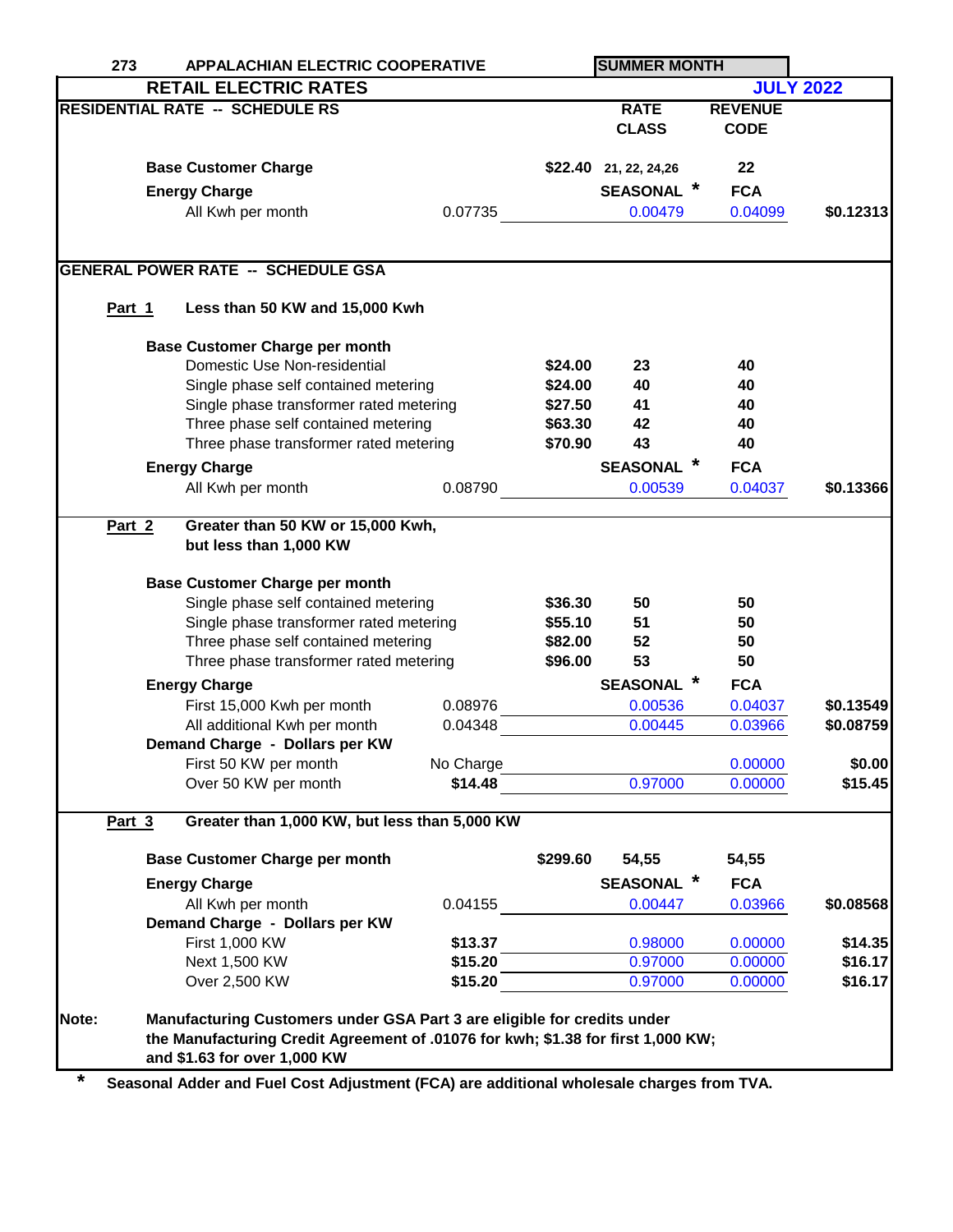| 273                       |                                                                 | <b>APPALACHIAN ELECTRIC COOPERATIVE</b> |              |                  | <b>SUMMER MONTH</b>       |                 |                    |
|---------------------------|-----------------------------------------------------------------|-----------------------------------------|--------------|------------------|---------------------------|-----------------|--------------------|
|                           | <b>RETAIL ELECTRIC RATES</b>                                    |                                         |              |                  |                           |                 | <b>JULY 2022</b>   |
|                           |                                                                 |                                         |              |                  |                           |                 |                    |
| <b>SCHEDULE LS</b>        |                                                                 |                                         |              |                  |                           |                 |                    |
|                           |                                                                 |                                         |              |                  |                           |                 |                    |
| Part 1                    | <b>Street - Traffic - Athletic Field Lighting</b>               |                                         |              |                  | 72-73-74                  | 72-73-74        |                    |
|                           | <b>Base Customer Charge per month</b>                           |                                         |              | \$23.00          |                           |                 |                    |
|                           |                                                                 |                                         |              |                  |                           |                 |                    |
|                           | <b>Energy Charge</b>                                            |                                         |              |                  | <b>SEASONAL</b>           | <b>FCA</b>      |                    |
|                           | All Kwh per month                                               |                                         | 0.04740      |                  | 0.00553                   | 0.04099         | \$0.09392          |
|                           | <b>Facility Charge</b>                                          |                                         |              |                  |                           |                 |                    |
|                           | The annual facility charge shall be 16 percent of the installed |                                         |              |                  |                           |                 |                    |
|                           | cost and shall be billed at one-twelfth part each month.        |                                         |              |                  |                           |                 |                    |
| Part 2                    | <b>Outdoor Lighting for Individual Customers</b>                |                                         |              |                  | 77-78                     | 77-78           |                    |
| $R -$                     | <b>RESIDENTIAL</b>                                              |                                         |              |                  |                           |                 |                    |
| $C -$                     | <b>COMMERCIAL</b>                                               |                                         |              |                  |                           |                 |                    |
| $SL -$                    | <b>STREET LIGHT</b>                                             |                                         |              | <b>Lamp Size</b> | Rated                     | <b>Facility</b> | <b>Monthly</b>     |
| <b>Available Services</b> |                                                                 | Code                                    | <b>Watts</b> | <b>Lumens</b>    | kWh                       | Charge          | Rate               |
|                           | Not Available Mercury Vapor                                     | VL01                                    | 175          | 7,650            | 70                        | 3.42            | \$9.99             |
| Not Available             |                                                                 | <b>VL02</b>                             | 400          | 19,100           | 155                       | 5.12            | \$19.68            |
| Not Available             |                                                                 | VL03                                    | 1000         | 47,500           | 378                       | 9.88            | \$45.38            |
| $R - C - SL$              | <b>High Pressure Sodium</b>                                     | VL <sub>04</sub>                        | 100          | 8,550            | 42                        | 4.69            | \$8.63             |
| $R - C - SL$<br>$C - SL$  |                                                                 | <b>VL05</b>                             | 250          | 23,000           | 105                       | 5.84            | \$15.70            |
|                           |                                                                 | VL <sub>06</sub>                        | 400          | 45,000           | 165                       | 7.32            | \$22.82            |
| Not Available - Floods    | Not Available Mercury Vapor                                     | VL07                                    | 175          | 7,650            | 70                        | 3.43            | \$10.00<br>\$19.68 |
| Not Available             |                                                                 | <b>VL08</b><br><b>VL09</b>              | 400<br>1,000 | 19,100<br>47,500 | 155<br>378                | 5.12<br>9.88    | \$45.38            |
| $C - SL$                  | <b>High Pressure</b>                                            | <b>VL10</b>                             | 250          | 23,000           | 105                       | 7.74            | \$17.60            |
| $C - SL$                  | Sodium-Floods                                                   | <b>VL11</b>                             | 400          | 45,000           | 165                       | 7.32            | \$22.82            |
| $C - SL$                  | <b>Metal Halide - Floods</b>                                    | <b>VL12</b>                             | 1,000        | 110,000          | 380                       | 11.43           | \$47.12            |
| $C - SL$                  |                                                                 | <b>VL13</b>                             | 400          | 32,000           | 155                       | 10.93           | \$25.49            |
| $R - C - SL$              | <b>Decorative Luminaire</b>                                     | <b>VL15</b>                             | 175          | 7,650            | 70                        | 10.18           | \$16.75            |
|                           | Does not include ATC Charges                                    |                                         |              |                  |                           |                 |                    |
| <b>SL</b>                 | <b>HPS Mongoose</b>                                             | <b>VL16</b>                             | 400          | 45,000           | 165                       | 13.95           | \$29.45            |
| $R - C - SL$              | <b>HPS Decorative Luminaire</b>                                 | <b>VL17</b>                             | 100          | 8,500            | 42                        | 10.18           | \$14.12            |
| R                         | <b>LED - Open Bottom</b>                                        | VL20                                    | 60           | 5,200            | 24                        | 6.51            | <b>\$8.76</b>      |
| $R - C - SL$              | <b>LED-Decorative Utility Post</b>                              | <b>VL30</b>                             | 70           | 3,974            | 28                        | 14.03           | \$16.66            |
| $R - C - SL$              | LEDMR-4050-MV (Bulb Only)                                       | <b>VL31</b>                             | 50           | 6,250            | 20                        | 12.95           | \$14.83            |
| $R - C - SL$              | <b>LED-Decorative Washington</b>                                | <b>VL32</b>                             | 81           | 5,698            | 32                        | 19.99           | \$23.00            |
|                           |                                                                 |                                         |              |                  |                           |                 |                    |
|                           | $R^1$ - C - SL LED-FId 120W (250W Eq)                           | <b>VL40</b>                             | 119          | 14,579           | 48                        | 9.07            | \$13.58            |
| $C - SL$                  | LED-Fld 200W (400W Eq)                                          | <b>VL41</b>                             | 199          | 23,067           | 80                        | 9.54            | \$17.05            |
| $C - SL$                  | LED-Fld 350W (1000W Eq)                                         | <b>VL42</b>                             | 349          | 29,037           | 140                       | 12.05           | \$25.20            |
| $R - C - SL$              | LED-Rdwy 70W (175W Eq)                                          | <b>VL50</b>                             | 72           | 7,829            | 29                        | 7.27            | \$9.99             |
| $C - SL$                  | LED-Rdwy 140W (250W Eq)                                         | <b>VL51</b>                             | 138          | 15,520           | 55                        | 8.71            | \$13.88            |
| $C - SL$                  | <b>LED-Rdwy 210W (400W Eq)</b>                                  | <b>VL52</b>                             | 208          | 23,250           | 83                        | 7.94            | \$15.74            |
| $C - SL$                  | LED-Rdwy 270W (1000W Eq)                                        | <b>VL53</b>                             | 274          | 30,491           | 110                       | 9.39            | \$19.72            |
| $C - SL$                  | <b>LED-Interstate 210W Med</b>                                  | <b>VL60</b>                             | 206          | 20,381           | 82                        | 10.91           | \$18.61            |
| $C - SL$                  | <b>LED-Interstate 210W Wide</b>                                 | <b>VL61</b>                             | 206          | 20,316           | 82                        | 10.91           | \$18.61            |
| $C - SL$                  | <b>LED-Interstate 250W Med</b>                                  | <b>VL62</b>                             | 245          | 24,299           | 98                        | 11.44           | \$20.64            |
| $C - SL$                  | <b>LED-Interstate 250W Wide</b>                                 | VL63                                    | 245          | 24,140           | 98                        | 11.44           | \$20.64            |
|                           | <b>Energy Charge</b>                                            |                                         |              |                  | $\ast$<br><b>SEASONAL</b> | <b>FCA</b>      |                    |
|                           | All Kwh per month                                               |                                         | 0.04740      |                  | 0.00553                   | 0.04099         | \$0.09392          |

**\* Seasonal Adder and Fuel Cost Adjustment (FCA) are additional wholesale charges from TVA.**